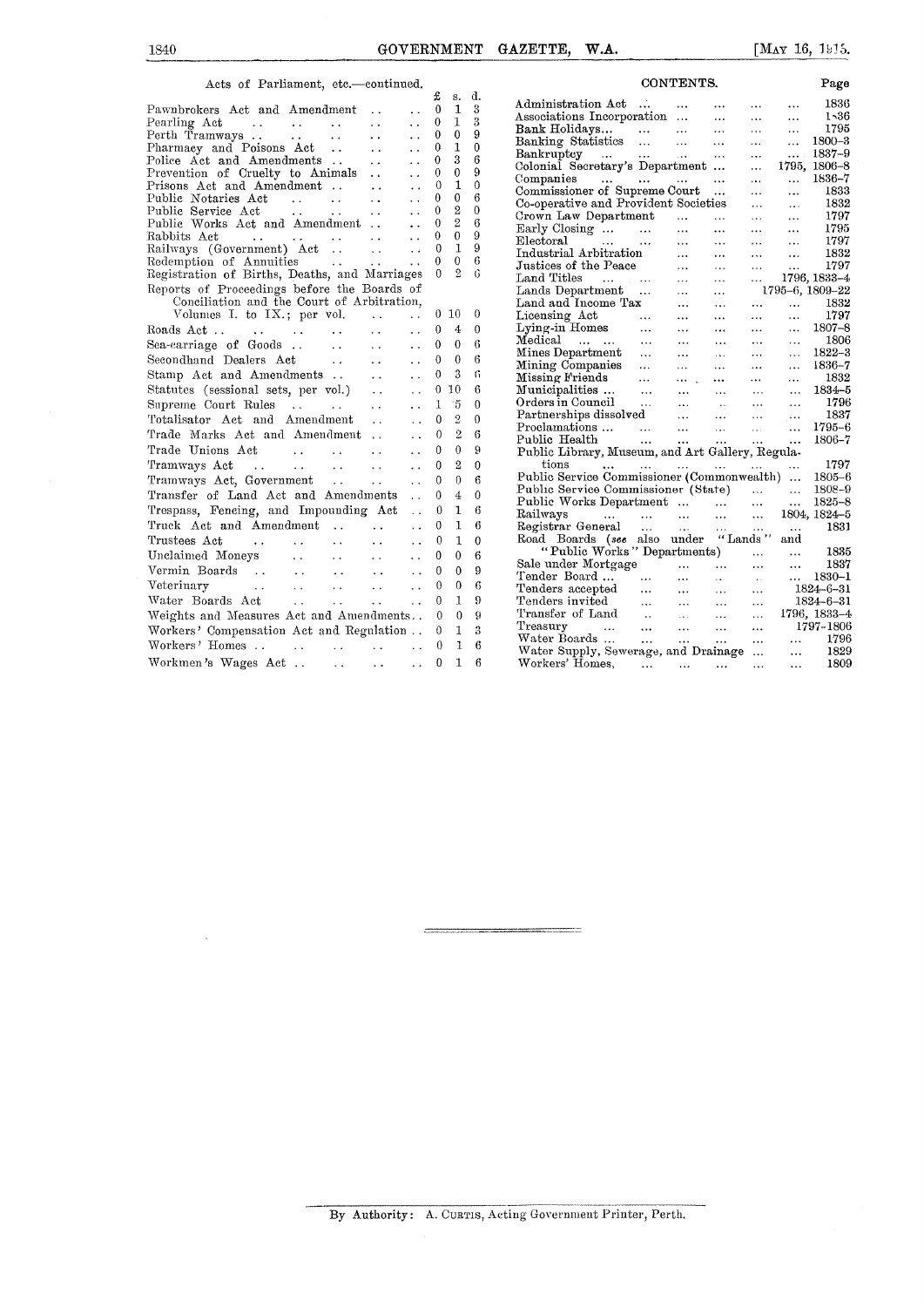

## Government Gazette

## PERTH, FRIDAY, 16 MAY 1913 No. 27

© STATE OF WESTERN AUSTRALIA

## **CONTENTS**

Administration Act Associations Incorporation Bank Holidays Banking Statistics Bankruptcy Colonial Secretary's Department Companies Commissioner of Supreme Court Co-operative and Provident Societies Crown Law Department Early Closing Electoral Industrial Arbitration Justices of the Peace Land Titles Lands Department Land and Income Tax Licensing Act Lying-in Homes Medical Mines Department Missing Friends Municipalities Orders in Council Partnerships dissolved Proclamations Public Health Public Library, Museum, and Art Gallery, Regulations Public Service Commissioner (Commonwealth) Public Service Commissioner (State) Public Works Department Railways Registrar General Road Boards (see also under ''Lands'' and ''Public Works'' Department) Sale under Mortgage Tender Board Tenders Accepted Tenders Invited Transfer of Land Treasury Water Boards